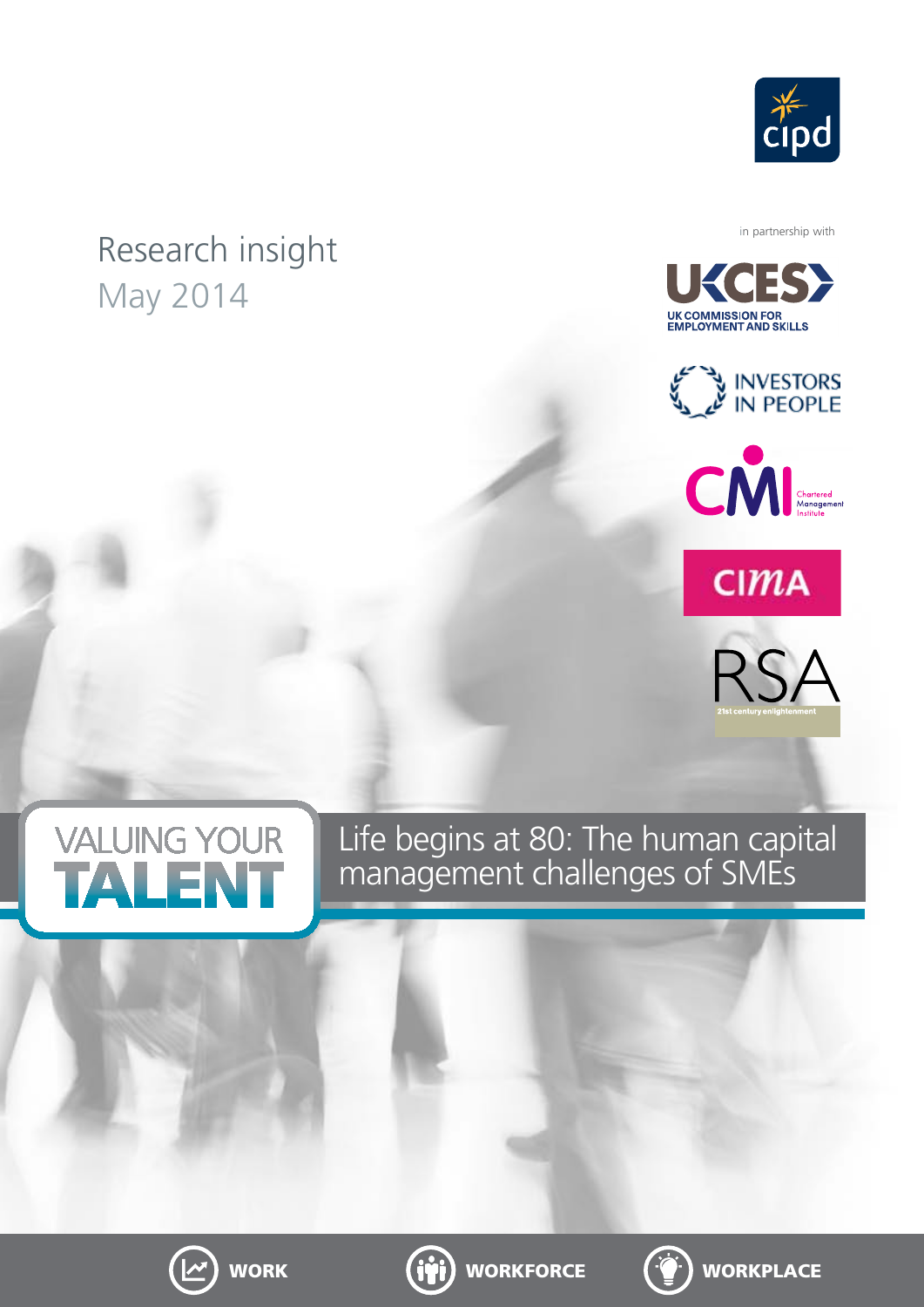## **Championing better work and working lives**

The CIPD's purpose is to **champion better work and working lives** by improving practices in people and organisation development, for the benefit of individuals, businesses, economies and society. Our research work plays a critical role – providing the content and credibility for us to drive practice, raise standards and offer advice, guidance and practical support to the profession. Our research also informs our advocacy and engagement with policy-makers and other opinion-formers on behalf of the profession we represent.

To increase our impact, in service of our purpose, we're focusing our research agenda on three core themes: the future of **work**, the diverse and changing nature of the **workforce**, and the culture and organisation of the **workplace**.

### **WORK**

Our focus on work includes what work is and where, when and how work takes place, as well as trends and changes in skills and job needs, changing career patterns, global mobility, technological developments and new ways of working.

## **WORKFORCE**

Our focus on the workforce includes demographics, generational shifts, attitudes and expectations, the changing skills base and trends in learning and education.

### **WORKPLACE**

Our focus on the workplace includes how organisations are evolving and adapting, understanding of culture, trust and engagement, and how people are best organised, developed, managed, motivated and rewarded to perform at their best.

## **About us**

The CIPD is the professional body for HR and people development. We have over 130,000 members internationally – working in HR, learning and development, people management and consulting across private businesses and organisations in the public and voluntary sectors. We are an independent and not-for-profit organisation, guided in our work by the evidence and the front-line experience of our members.

## **About the author**

This report was written by Dr Anthony Hesketh, Senior Lecturer at Lancaster University Management School.

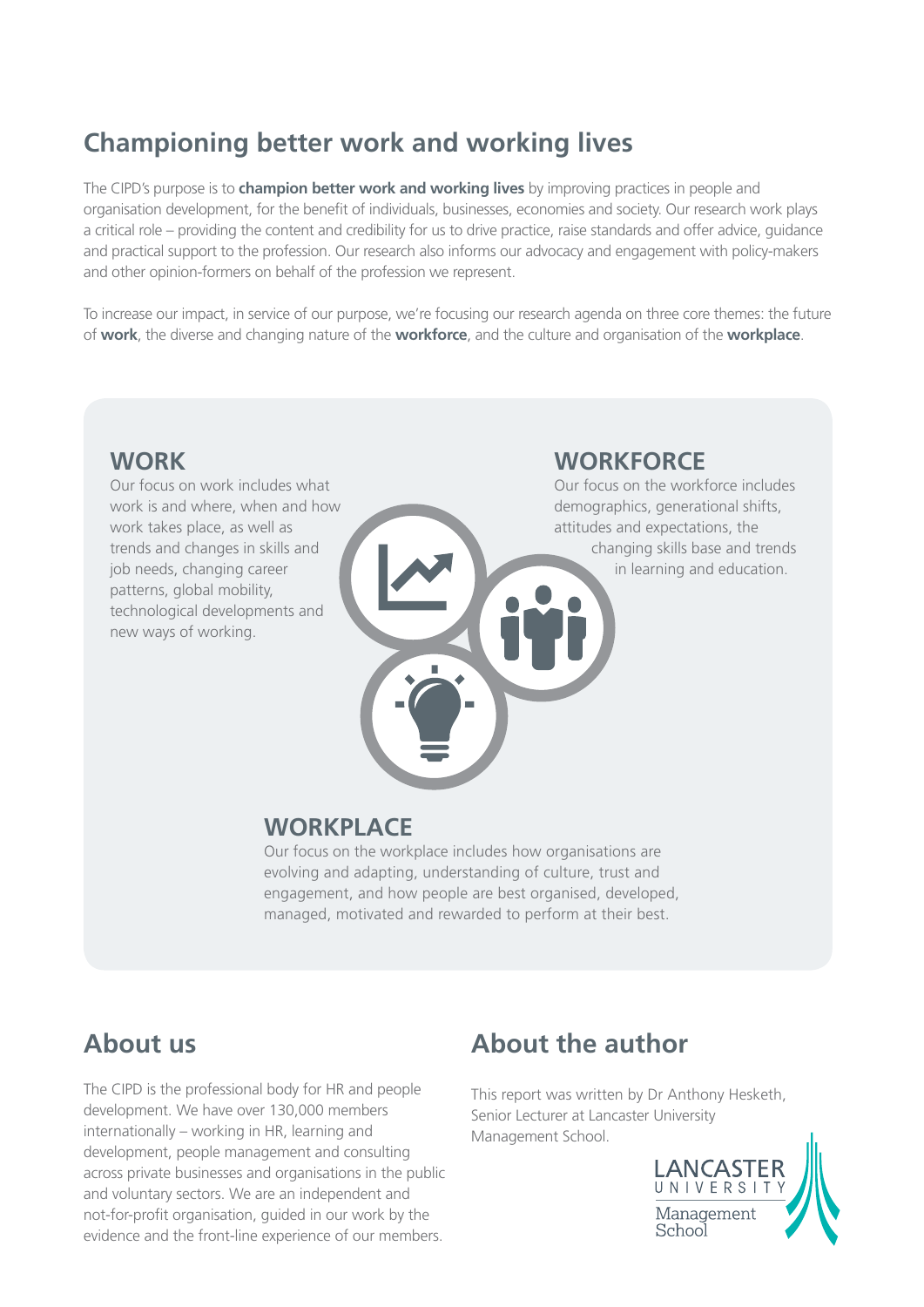## **Overview**

*'What stage does the management of talent transform from one of the many things you have to do as a functional jackof-all-trades, to something requiring more expert attention?'*

This is the second thought piece in the Valuing your Talent series, which accompanies research being conducted by Lancaster University due for release in summer 2014. This report explores human capital from the perspective of a case study in the SME community, and brings in to focus the challenges and opportunities experienced by SMEs today.

### **An SME economy**

When considering how valuable talent is to the UK economy we have to recognise the contribution made by small and medium-sized enterprises. This is not just because UK businesses with fewer than 50 employees comprise 99.2% of all private sector enterprises. Or that one in every two employees in the UK economy can be found in such an enterprise. No, it has more to do with the fact that for every £3 of sales generated by the private sector of the UK economy, £1 is an SME-generated £1.1

### **Size matters**

Conversations with SMEs during the Valuing your Talent (VyT) research project have revealed that in the best of Dickensian traditions, it is simultaneously the best of opportunities and worst of challenges when managing talent in the small and perfectly formed part of the UK economy. Working in a small and tightly knit team not only makes clearer the contribution an individual makes to the organisation but also it makes for smoother communication with colleagues, operations and, ultimately, enhanced performance – at least in theory. Life in SMEs, particularly fledgling ones, is precarious. Even when out of the

nest, further problems emerge when companies grow at pace, reach a certain size, or both.

Big organisations, on the other hand, feel impersonal – a point underlined by their even struggling to establish a precise value for headcount. Measuring productivity and calculating the value of your human capital is something of a challenge when nobody is quite sure of what the denominator is. In the words of one FTSE 250 finance director I recently spoke to, *'Have you got any idea just how difficult it is to arrive at an accurate FTE [full-time equivalent] figure?'*

This is less of a problem for one owner-manager, who pointed out to us that managing his talent was relatively easy when he can tick off in his own mind the appraisals completed with Jack, Jill, John, Erica, Ernie and Mary, who comprise his entire workforce. But at what stage does the management of talent transform from one of the many things you have to do as a functional jack-ofall-trades, to something requiring more expert attention?

Opinions vary markedly. Some researchers peg the point at which more advanced HR practices will make a difference at more than ten FTEs.<sup>2</sup> Others suggest 20 or more employees might be the tipping point.3 But then others think the age of the business, $4$  the sector in which it operates<sup>5</sup> or access to HR expertise<sup>6</sup> are the differentiators that matter.

The CIPD's own research with SMEs has highlighted that organisations encounter these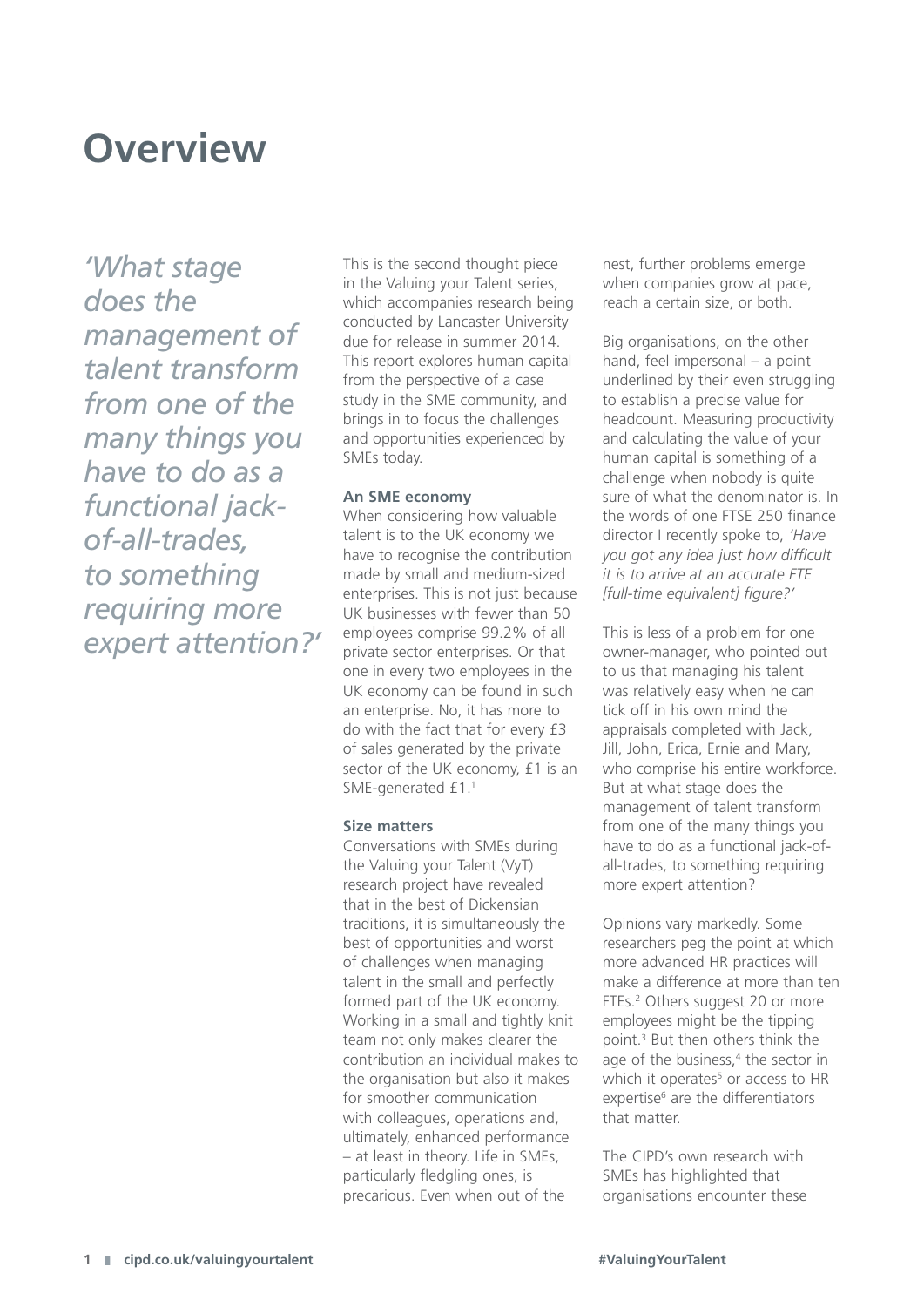*'...what point does a lifestyle become a mature business?'*

'tipping points' through either growth or maturity. The tipping points represent times when the current people practices and approaches are no longer suitable for the business's future direction or when there are opportunities to take different approaches.<sup>7</sup>

While academics contest when precisely these tipping points may occur, owner-managers have a clearer sense of when the time for enhanced human capital management has come. In the

words of Sean Taggart, chief executive of the SME Albatross Group – which he and his business partner Steve Hornby have been running since completing a management buyout in 2008 – it comes down to the distinction between running either a 'lifestyle business' or a company that is continuously changing and progressing through iterative steps along the way. This begs another question: at what point does a lifestyle become a mature business?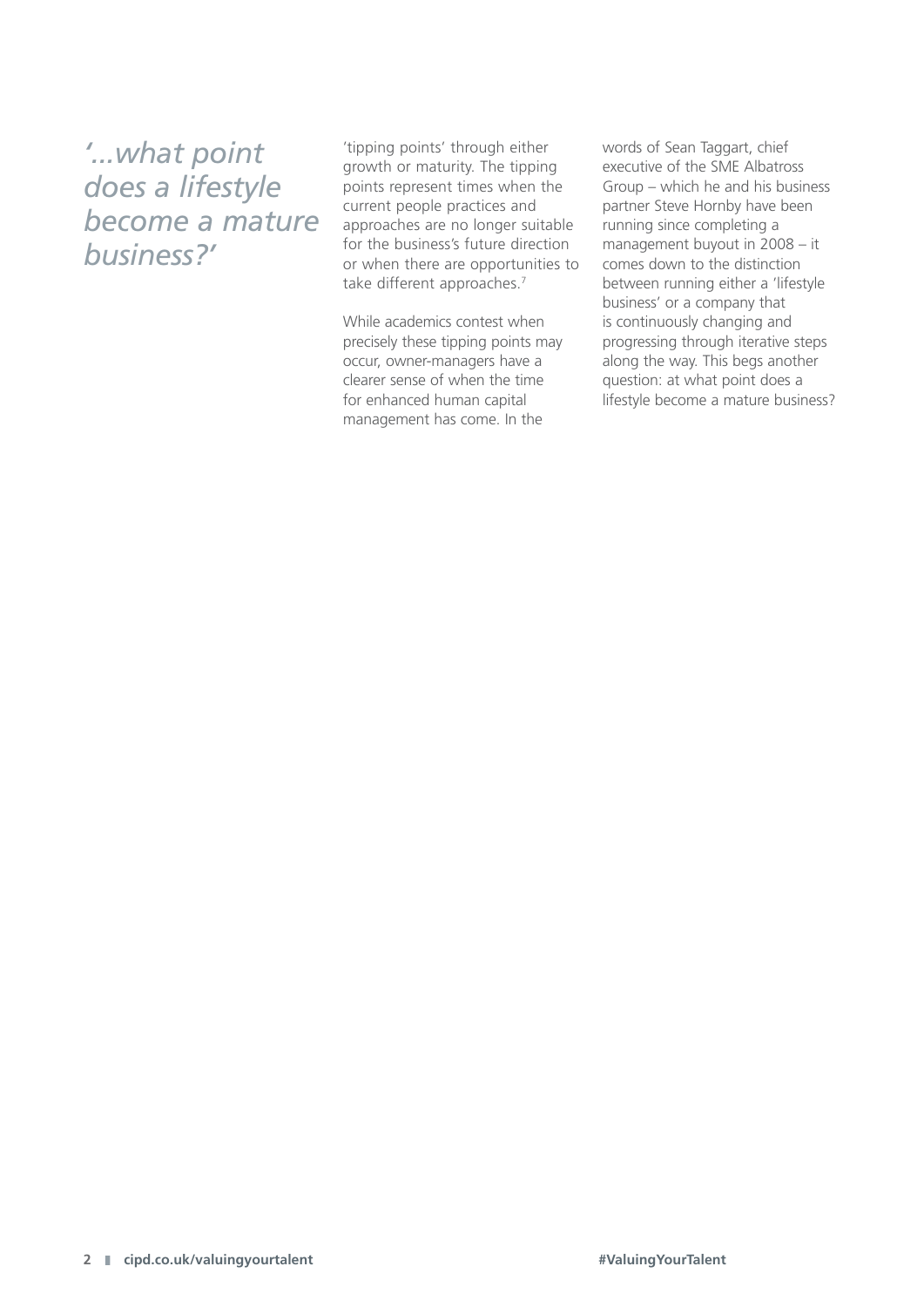# **Life begins at 80**

Life in SME HR for Albatross appears to have begun at 80 employees. *'That was the point,'* explains Taggart, that *'HR formally went off my desk elsewhere.'* Up until this point, Taggart, a self-confessed people enthusiast, had been running just to keep up with the HR-Joneses. In the words of the CIPD's research Albatross was well into *'the entrepreneurial stage, [where] the organisation is characterised by informality and contingency, with an emergent strategy, fluid structures, flexible job roles and tacit knowledge exchange [and] learning is mainly*  experiential and on the job.<sup>'8</sup> The time had arrived to hand the reins to a colleague with more than just a passing responsibility for people in the business.

For Albatross and, it seems, many other businesses like it, there are two primary drivers requiring a

shift to more formal HR processes. First, there comes a point in many owner-managers' lives that they have to cede control of managing their people. The relationship with a handful of employees is wonderful, or at least it is when it is just with them. But with growth in revenues comes a higher headcount, and with them more processes and management distraction. *'It was a bit of me recognising that I wasn't doing a very good job at it: I didn't have the technical expertise,'* reflects Taggart. Such distraction need not be painted in negative tones. But time spent managing people processes back at base is time lost in front of customers or potential ones. This relates to a second driver instantly recognisable to any manager of a fast-growing business of any size: *'I just didn't have the time,'* remembers Taggart.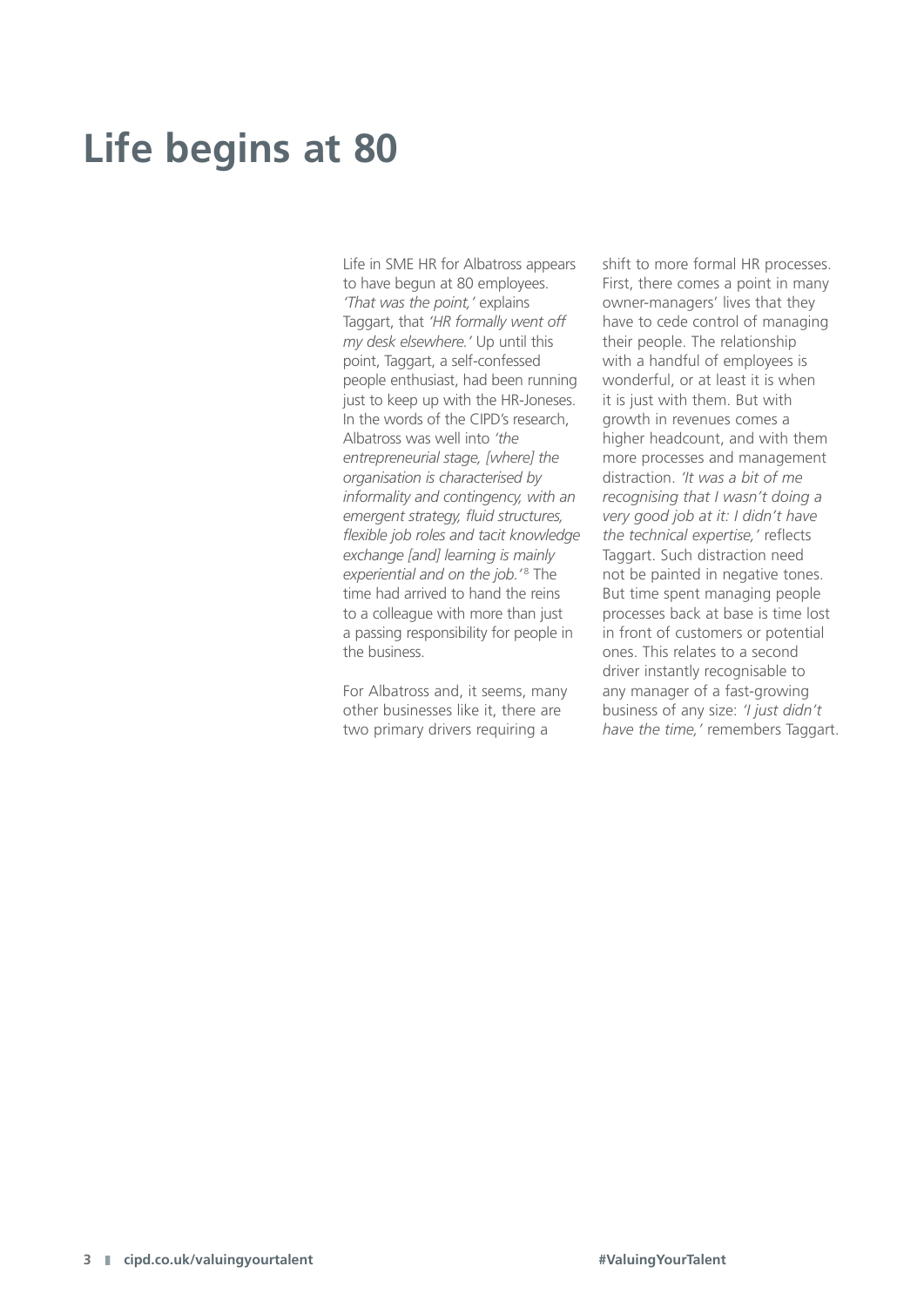# **Balancing cost and benefit**

If tipping point number one was the number of employees, tipping point number two was the tradeoff between the perceived costs of investing in HR staff versus the potential benefits of having better individuals and processes managing the growing workforce. In the words of the CIPD's research on SMEs, this second 'emerging enterprise' stage is typified by *'stewardship, future-fit [and] is typically characterised by formalisation of the organisation's structure (including team structures and more formalised job roles) and introduction of processes.'* 

However, as the organisation is still emerging, flexibility remains important.

And here we move into more complicated waters and the central question driving VyT.

Establishing the returns on your investment in the management of your people is perhaps more pressing for SMEs than it is for large corporates with correspondingly large budgets and architectures supporting a plethora of different managerial and administrative processes. It is perhaps here where the so-called line of sight between people and the performance of the business is at its clearest. The relatively smaller numbers in SMEs makes for a level of increased transparency of the contribution made to performance by individual employees that FTSE 100 HR directors can only dream of.

Our research has unearthed four major benefits to SMEs of engaging more formally with HR management systems to build 'human capital',

which we define as the knowledge, skills and value people both bring and add to a business. There will, no doubt, be more, but these four certainly cut across the different types of businesses we have talked to thus far:

- 1 *The people agenda is always on the agenda:* Taggart says, *'you get HR more consistently in your face. I get someone whose job it is to make it work. It's an agenda on the board meeting instead of me getting to the last five minutes and saying, "what am I going to do about all of these appraisals?"'*  It is all very well to talk about being a people-centric company. Investing in human capital requires a level of engagement with the technicalities of people as a capital asset. The primary benefit here, it seems, is the recognition by SMEs that taking their business to the next level also means taking their human capital management to the next level.
- 2 *It's cost-neutral:* No, really. For Taggart and others, the shift is gradual until a point when the investment more than pays for itself: *'It wasn't a shift from no cost to a big cost. We did things incrementally. And it paid for itself in the first year because we stopped paying for external advice. As a small business you're paranoid about breaking the law. You're forever talking to lawyers, almost every time a pin drops, but over time we became increasingly confident in making our people decisions and leaving the lawyers behind. I honestly can't remember the last time I had a discussion with an employment lawyer. It must be at least five years. So*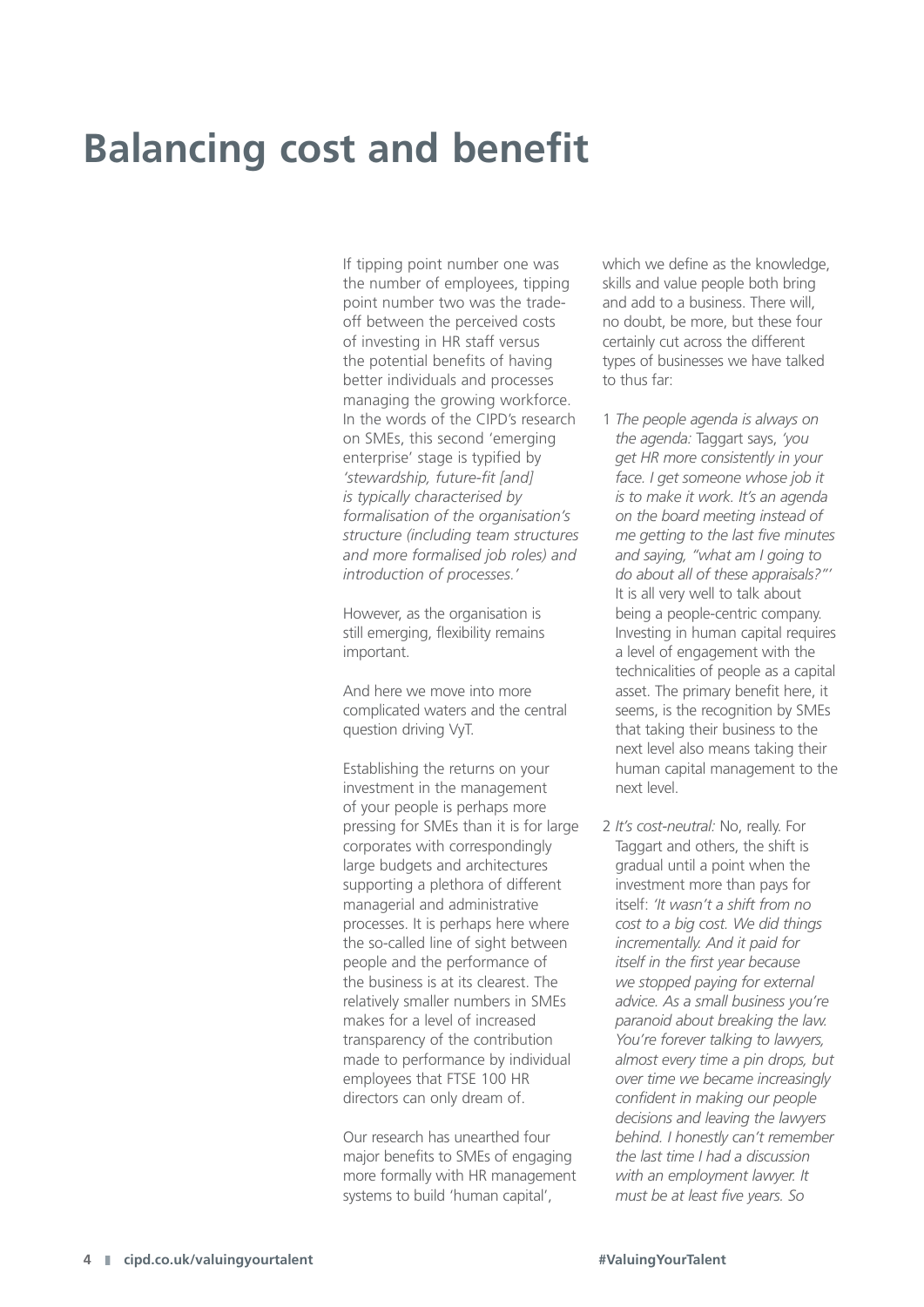*there was no cost to us. We just took it out of one place and put it into another place.'*

- 3 *Moving from doing to facilitating:* It is almost as if each SME has to move, admittedly at an accelerated pace, through the same learning curve the HR function in larger businesses has previously passed through. In the words of Dave Ulrich, HR needs to talk less about what it does and much, much more about the value it delivers.<sup>9</sup> Again, Taggart has a story that resonates with many in a similar situation: *'When we first started our HR department we thought it would be the answer to all of our woes. HR was very much doing things all of the time. Then our head of HR went off on maternity leave and we brought in a new person to cover her with two decades' worth of experience. She transformed our HR. We moved during that year from an HR department which does things to an HR department that facilitates things.'* The primary benefit here, then, is getting ahead of the human capital management curve: rather than responding to issues as they arise, human capital management and HR specialists help businesses to align their people's development with the strategic intent of its management.
- 4 *Capturing the impact:* For all of the talk about the transparency of performance in SMEs, Taggart points to the difficulties in measuring the direct line of causality between people and the performance of the business. He prefers to provide an account of his performance – and it's a convincing one: *'The extent to which I rely on my gut feeling for knowing whether it's worth it or not is disproportionate. I know our retention levels are increasing year-on-year. It's about retaining and building our expertise. This*

*retention matters when you are moving through continuous change. We were, five years ago, a business that was 90% B2B, whereas now it's an equal balance between B2B and B2C. With all of this change going on, investing in HR has allowed us to put people in the right place. So, in terms of performance, we only ever talk about the business moving in one direction. We're lucky. We have carried our [120] people along with us. We have an engagement survey and we've gone from 68% engaged and 2% disengaged, with the balance indifferent several years ago, to now with 79% engaged and 2% disengaged and with the best order book we've ever had.'* Luck certainly plays a part, but in what remains one of the toughest markets in living memory, exponential growth takes more than good fortune.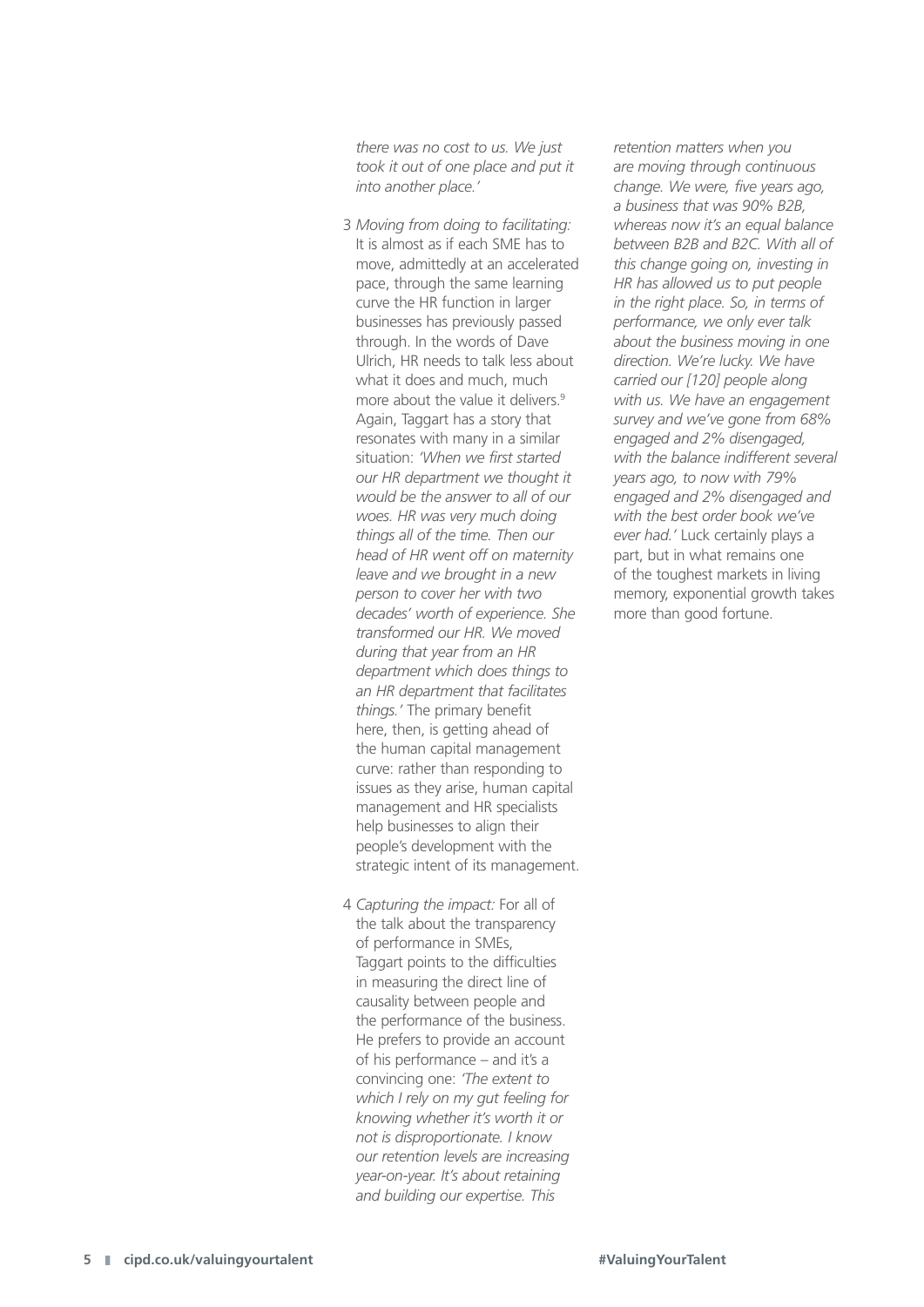# **The five stages of SME HR life**

The human capital management trajectory along which Albatross and Shaun Taggart have followed seems to comprise five stages. He is not alone on this track. Largescale, multinational publicly listed companies are on similar trajectories with some arguably not as advanced as more sophisticated SMEs like **Albatross** 

It is perhaps greater agility, transparency and locus of control that give smaller companies this advantage. In the words of one SME owner when asked about whether he was concerned about the business changing as it grew, *'you don't worry about the business because it's your business; you have instilled your own values upon it.'* 

On this, Taggart again has words of wisdom: *'People worked for us because they wanted to work for the business. We've always said to everyone we come into contact with, "if we ever start to get corporate, please kill us!" We have a business that combines professionalism with personality and we have done our best to retain that.'*

Returning to that journey, trajectory, lifecycle, experience – call it what you will – of human capital management, what can SMEs learn from others' experience?

### **Stage 1: Regulation**

The early years, then, are largely about making do. Doing business is simply more important than 'doing people'. There is a sense, in the words of one owner-manager, that *'you are either contributing or you're not.'* This is Stage 1: the point at which the business honours certain people-related regulations simply

because it has to. Training and development is done on an ad hoc, needs-based basis, and in real time and on 'real budgets'. It is also the stage at which one of the paradoxes of human capital management emerges: people at this stage represent a disproportionate amount of the value of the business, and yet the business is very much at a stage where learning and development are far from under control, taking place at levels never to be repeated again but without any real sense of direction. The smart SME players still find time in the middle of this frenetic stage to reflect, decide on a direction and develop themselves accordingly, which usually coincides with the needs of customers and suppliers. Others get lucky. Others fail, and with them, their businesses.

### **Stage 2: Operational**

As the business evolves, demand for more people-related processes grows. Although more sophisticated, and perhaps with 60–70 employees as opposed to fewer than 10 or 20, experiential learning, or more accurately, making things up as you go along and responding to issues if and when they arise, remains the order of the day. For Taggart, at the time, the human capital management processes put in place feel sophisticated: *'We were very experimental. I've always been really passionate about people: seeing them develop and grow. The thing about SMEs is that they do things that they're passionate about because they have that freedom.'* 

But what felt like cutting-edge back then is almost cause for embarrassment now. Here again, Taggart underlines the obligation for constant re-iteration of people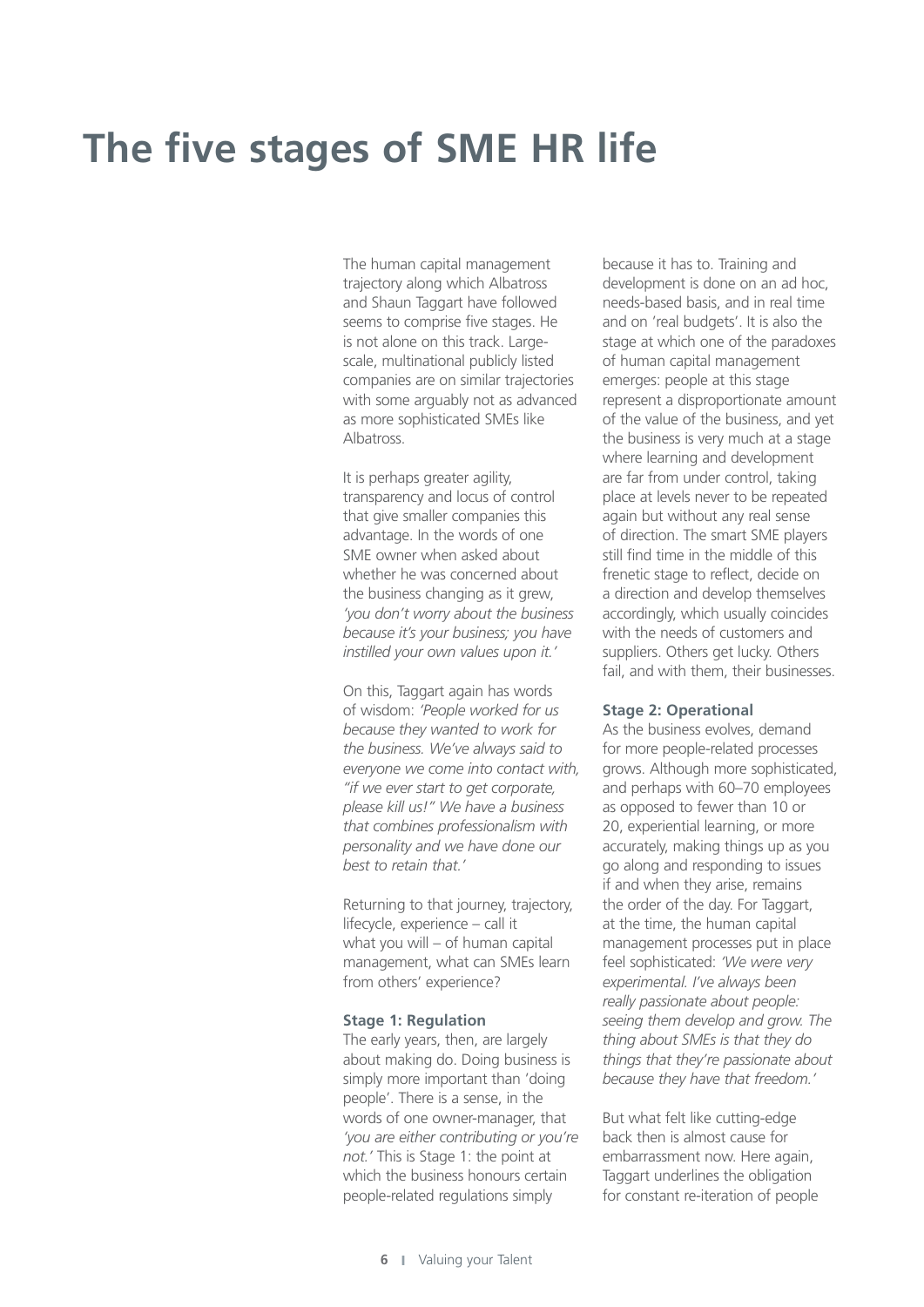management: *'We did have reviews. We did have appraisals. Looking back at them now, they weren't very good. But for us that was groundbreaking. The thing in SMEs is that you keep re-inventing the wheel in our little silos and that's what I was doing. I look back at things now and think, "that was so basic, so wrong!"'*

At this stage, with 120 employees now on the books, Taggart felt the time had come to put the basic transactional elements of human capital management architecture in place. *'When you get to 120 people, you have to put systems and processes in place. When you start, everyone does everything. When you get larger, people become narrower and deeper. There was a lot of continual change. One person would be doing one job and we'd say that's too big and then split it. There is an increasing maturity where people begin to become focused and deeper.'* And here most businesses, big or small, remain despite their best intentions.

### **Stage 3: Analytical**

Breaking through into the third stage requires volume, a need as well as an appetite for evidence-based decisionmaking, and above all, clarity of strategic direction. For the CIPD, crossing this Rubicon to consolidating the organisation is *'characterised by reflection and improvement, where organisations may choose to take a step back, reflecting on what is in place already and assessing whether it is right for their future direction.'*<sup>10</sup> As one famous observer of people's decision-making put it: *'if you don't know where you're going, any road will take you there.'*11 Only some roads are more expensive and consequently more profit-prohibiting than others.

There is a sense of people analytics being on the agenda for many simply because, enabled by social media

and so-called big data, they can. There is a sense of an analytical trap where paralysis by analysis may send a number of well-intentioned SME managers down rabbit holes they would do well to avoid. There is no shortage of external advice, initiatives and other well-meaning interventions on offer.

The utilisation of analytics in HR is more operational and technical than reflective: more information than insight. Taggart certainly made this observation, but he also points out how metrics enable HR to *'bring in bigger issues such as measures of employee engagement, measures of absence and similar related matters. It holds heads of department to account a little bit.'* This challenging role is virtually impossible without data.

Taggart is also keen to point out that HR is the enabler and facilitator of what others in the business are trying to achieve, and with whom ultimate responsibility for people lies: *'HR's a supporting and enabling function. Ownership of engaging and developing our people sits with our owners and heads of department; it does not sit with HR. So responsibility for engagement and ensuring we have the right people in the right place sits primarily with heads of department.'*

#### **Stage 4: Integrated**

The key it seems is clarity about what analytics are for. There is a sense that nobody needs to count everything that can be counted. Knowing what needs counting and why is very much the differentiator between those businesses that succeed and those that fail. One owner-manager recently described to me how basic maths was one of the key skills he really needed: *'I needed to do sums quickly in my head during a conversation with my investors. Different scenarios, strategies and financial options were being put in*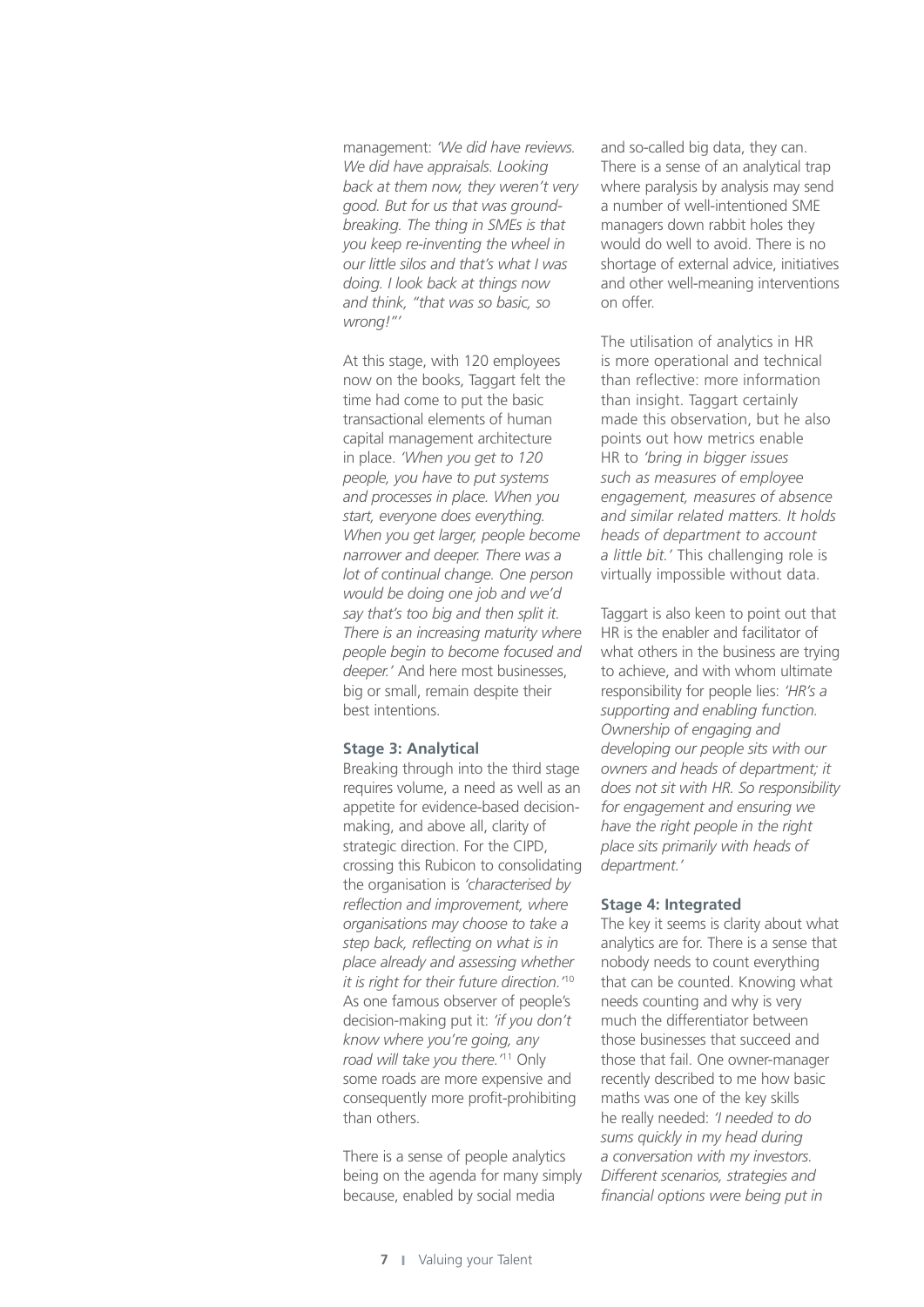*front of me and if I didn't get these broadly right, I could find myself a long way from the shore with very little chance of getting back.'*

This stage, then, is when analysis of your human capital plays a major role in shaping the future of your business. Again, for one ownermanager, this was the point at which human-capital-related issues need a champion on the board: *'This is very much something on our agenda at present. Our HR lead is a very good transactional HR person. She gets things done. But we need greater clarity at a strategic level and this requires a different level of experience with integrating people and strategy. It doesn't just happen. Things need putting in place.'*

Taggart, too, highlights the benefits of such an approach: *'HR has allowed us to be a little more aspirational. For example, if I have an idea I can ask my HR director how I'm going to deliver it from a people resourcing perspective.'*

### **Stage 5: Capitalisation**

This brings us back to more human capital paradoxes. As businesses grow and become established SMEs, leaders begin to take stock and reflect on the improvements they can make to their people; the line of sight between their human capital and the overarching performance of their people has become too complex to measure.

This complexity is keenly felt when pivotal employees leave. When a key employee moves on from a small business, perhaps with several other employees, the loss is both immediate and highly transparent – but is it material? Put another way, the cost of replacing talent is surprisingly expensive, even more so when factoring in the lost revenues incurred when key positions are left vacant. And herein lies the issue.

Minimising the time elapsed before a new member of staff can be recruited not only reduces the losses incurred but also reveals the extent to which the company has built an architecture, a complex set of interweaving processes of relationships, resources, skills and talent, like ivy growing round an old stone building. The loss of one employee simply opens up the opportunity to another talented colleague. Not because the employee was replaceable, but because the human capital architectures put in place are robust enough to withstand changes in personnel. In analysts' terms, the whole is greater than the sum of the parts. This is the point at which organisational processes, including HR, have become established.

Some companies' wholes are greater than others, representing a key element of competitive advantage for businesses big and small. It appears that accessing and leveraging this talent, and building the architecture to support it, is perhaps the most important way by which organisations can maximise the outcomes they achieve from their workforce's talent.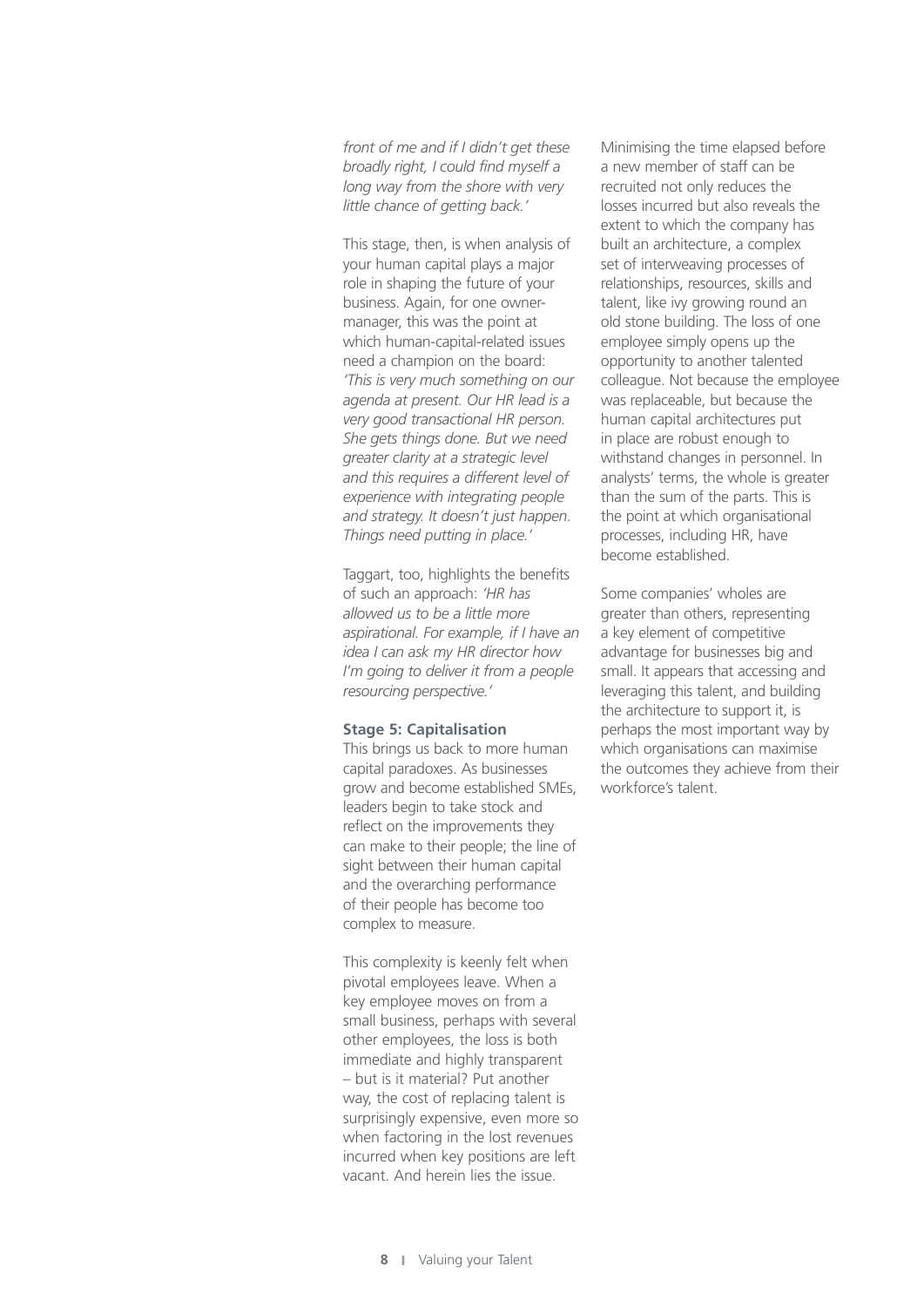# **Endnotes**

[1] See DBIS (2011) *Business populations estimates for the UK and regions 2011* (Statistical Release URN 11/92A), cited in WU, N., BACON, N. and HOQUE, K. (2014) The adoption of high performance work practices in small businesses: the influence of markets, business characteristics and HR expertise. *International Journal of Human Resource Management.* Vol 25, No 8. pp1149–69.

[2] DE GRIP, A. and SIEBEN, I. (2009) The effectiveness of more advanced human resource systems in small firms. *International Journal of Human Resource Management.* Vol 20. pp1914–28.

[3] ROBERTS, I., SAWBRIDGE, D. and BAMBER, G. (1992) Employee relations in smaller enterprises. In: TOWERS, B.A. (ed.) *Handbook of industrial relations practice.* London: Kogan Page, pp240–57.

[4] FAEMS, D., SELS, L., DE WINNE, S. and MAES, J. (2005) The effect of individual HR domains on financial performance: evidence from small Belgian businesses. *International Journal of Human Resource Management.* Vol 26. pp676–700.

[5] TOCHER, N. and RUTHERFORD, M.W. (2009) Perceived acute human resource management problems in small and medium firms: an empirical examination. *Entrepreneurship, Theory and Practice.* pp455–79.

[6] BOXALL, P. and PURCELL, J. (2008) *Strategy and human resource management.* 2nd edition. Basingstoke: Palgrave.

[7] CHARTERED INSTITUTE OF PERSONNEL AND DEVELOPMENT. (2012) *Achieving sustainable organisation performance through HR in SMEs.* London: CIPD. p6.

[8] CHARTERED INSTITUTE OF PERSONNEL AND DEVELOPMENT. (2012) *Achieving sustainable organisation performance through HR in SMEs*. London: CIPD. p8.

[9] Ulrich (1997)

[10] CHARTERED INSTITUTE OF PERSONNEL AND DEVELOPMENT. (2012) A*chieving sustainable organisation performance through HR in SMEs.* London: CIPD. p10.

[11] Dodgson/Carroll (1865)

For further information on Valuing your Talent, visit **cipd.co.uk/valuingyourtalent #ValuingYourTalent**